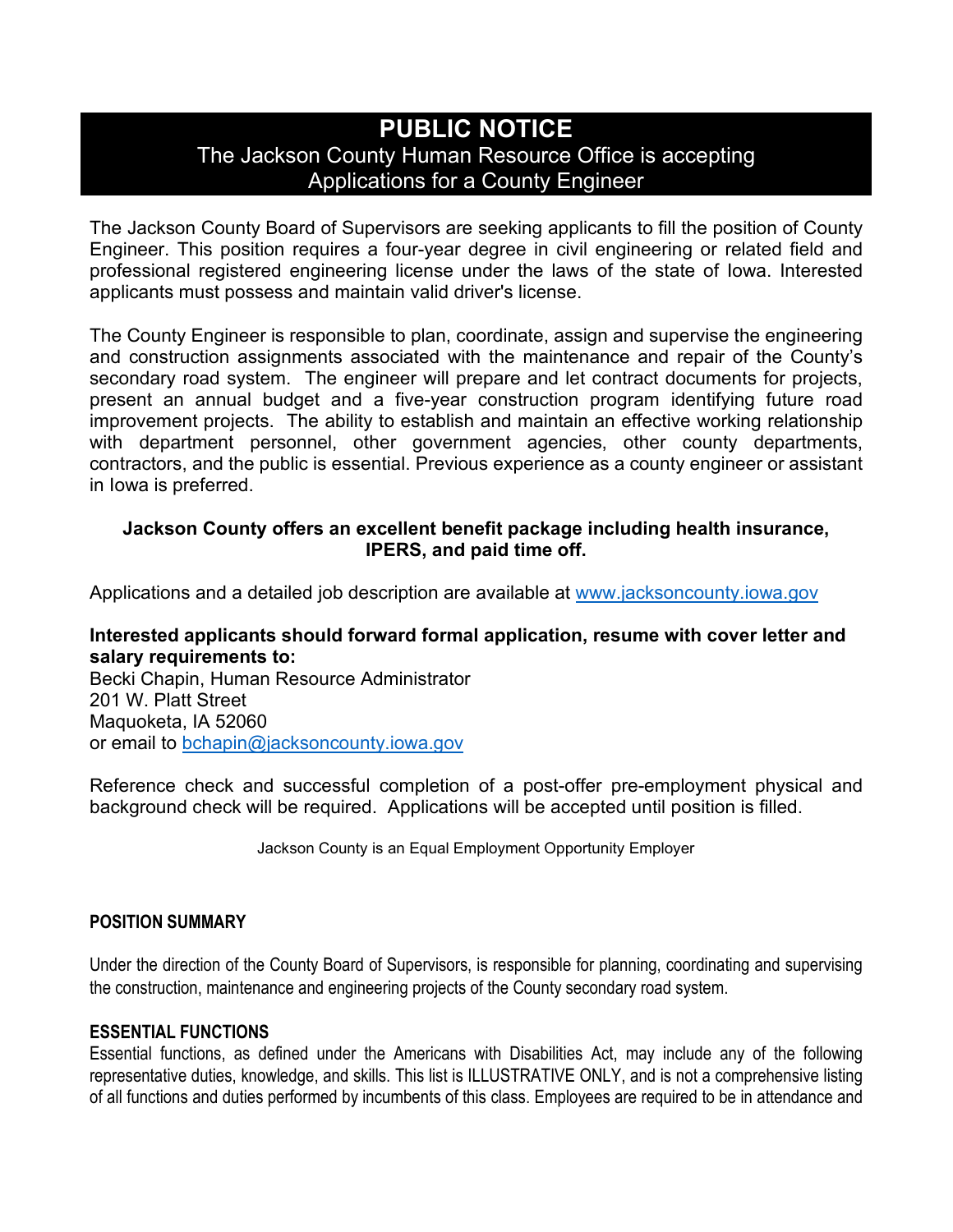prepared to begin work at their assigned work location on the specified days and hours, regular attendance is an essential function.

Essential duties and responsibilities may include, but are not limited to, the following:

Plans, coordinates, assigns and supervises the engineering and construction assignments associated with the maintenance and repair of the County's secondary road system.

Develops and presents annual department budget and programs, reviews expenditures and makes recommendations to meet departmental needs, administers the funds for the secondary road system in accordance with the Iowa Department of Transportation specifications; makes applications for funding outside standard allocations of highway funds.

Supervises and inspects all construction and maintenance projects to ensure quality and timely performance; supervises and monitors the design, planning and prioritization of all road, bridge and culvert work. Provides shortand long-range planning for construction and maintenance projects by analyzing road deficiencies.

Prepares plans, estimates and advertises letting information for highway construction projects.

Coordinates construction projects between the county and public or private agencies.

Analyze reports, maps, blueprints, test and aerial photographs on soil composition, terrain, hydrology and other topographical and geologic data to plan and design projects.

Provides direction and management of field activities to ensure timely completion and optimum level of service to the public.

Keeps the Board of Supervisors informed about new state and federal imposed regulations effecting the operation of the department; in consultation with the Board, prepares the annual road construction program and establishes long range priorities for the five-year plan; prepares specifications, secures bids for and recommends equipment purchases to the Board.

Respond to citizen inquiries and requests; provides feedback and follows up with County residents to ensure concerns are professionally, accurately and adequately addressed; performs public relations work within the community and state.

Attends and participates in various meetings, organizations, and continuing educations sessions to maintain all required licenses and certifications and stay abreast of industry trends and changes.

Interviews and recommends for hire all Secondary Road positions, reviews and evaluates employee performance.

Administers collective bargaining agreements and personnel policies in a fair and consistent manner to ensure compliance and achieve productivity and motivation of employees; establishes departmental specific personnel policies.

Performs other related duties as required.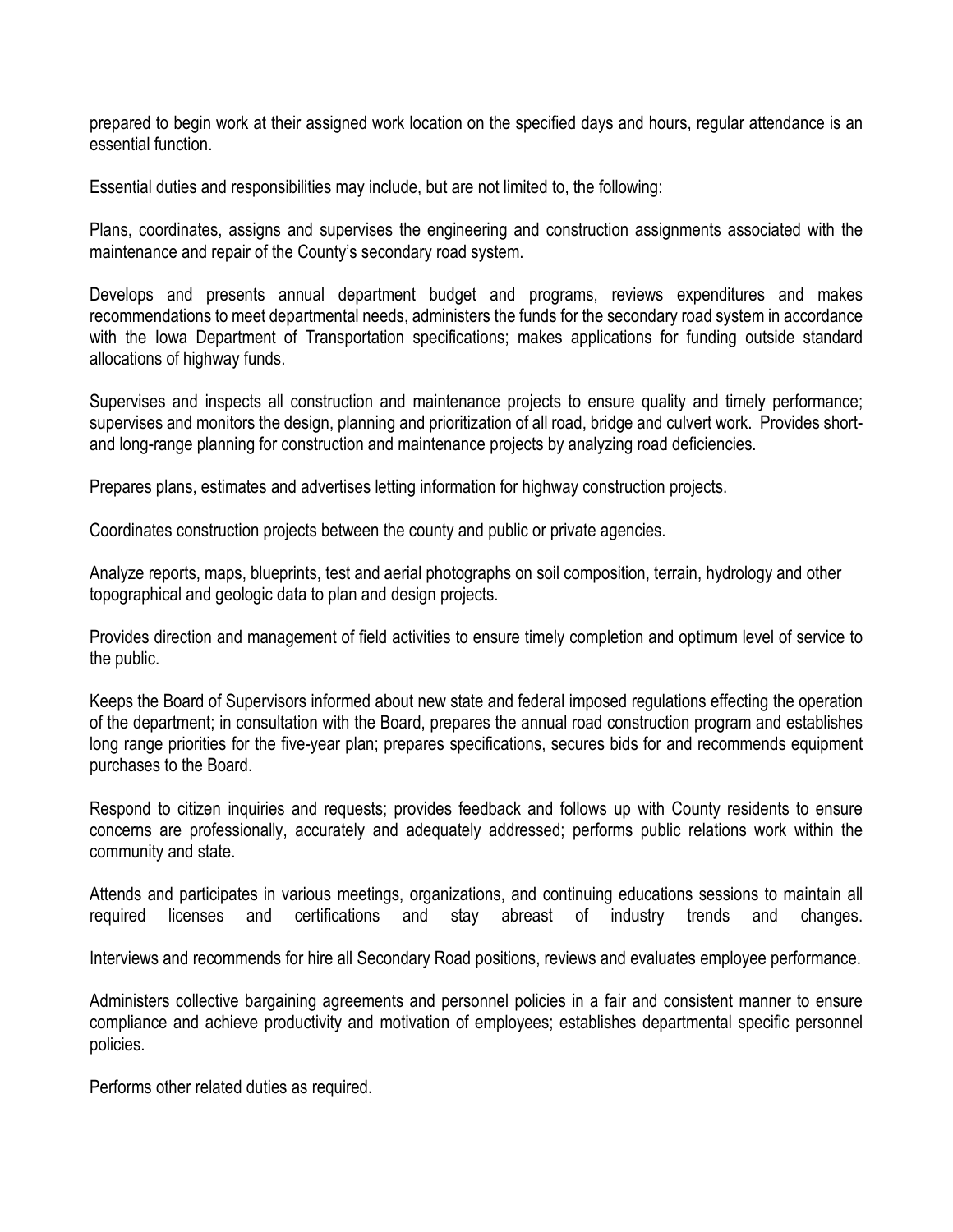## **MINIMUM QUALIFICATIONS:**

#### **Education and Experience:**

Bachelor of Science degree (B.S.) in Civil Engineering from an accredited four-year college or university. Four (4) years-experience in highway engineering work with a minimum two (2) years in a supervisory role.

#### **Licenses and Certifications:**

Must be a licensed Professional Engineer (PE) under the laws of the State of Iowa. Valid Driver's License and insurable under the County insurance policy.

## **Knowledge, Skills, and Abilities:**

Knowledge of:

- $\circ$  Applicable local, State, and Federal laws, codes, regulations, and ordinances, including Iowa DOT specifications and OSHA standards.
- o Civil Engineering practices.
- o Methods, techniques, practices, materials and equipment used in road, bridge and culvert maintenance and construction.
- o Government procedures regarding funding, design and approvals.
- o Management and supervisory principles and techniques.
- o Must have considerable knowledge of AutoCad 3-D and Microsoft Office.

#### Ability to:

- o Plan, assign, and direct the work of subordinates.
- $\circ$  Communicate clearly and effectively, both orally and in writing.
- $\circ$  Establish and maintain an effective working relationship with department personnel, other government agencies, contractors and the public.

#### Skill in:

- o Operating a computer including standard software and specialized software.
- o Conducting thorough inspections to identify compliance and safety issues.
- o Developing and managing budgets.
- o Reading and accurately interpreting blueprints, maps, and engineering drawings.
- o Providing effective supervision, leadership, and direction to assigned staff.
- o Establishing and maintaining cooperative working relationships.
- $\circ$  Communicating effectively verbally and in writing.

#### **Physical Demands and Working Environment:**

Mental/visual effort required due to sustained periods of concentration necessary for the design and layout of a project and the constant breaks in concentration associated with answering phones or speaking in person to citizens or staff requiring assistance.

Moderate mobility: duties are usually performed by combinations of sitting, standing, and walking on a frequent change basis. Physical ability to traverse uneven terrain.

Carrying, pushing and/or pulling objects weighing up to 50 pounds.

Good vision is required, either uncorrected or corrected through the use of lenses.